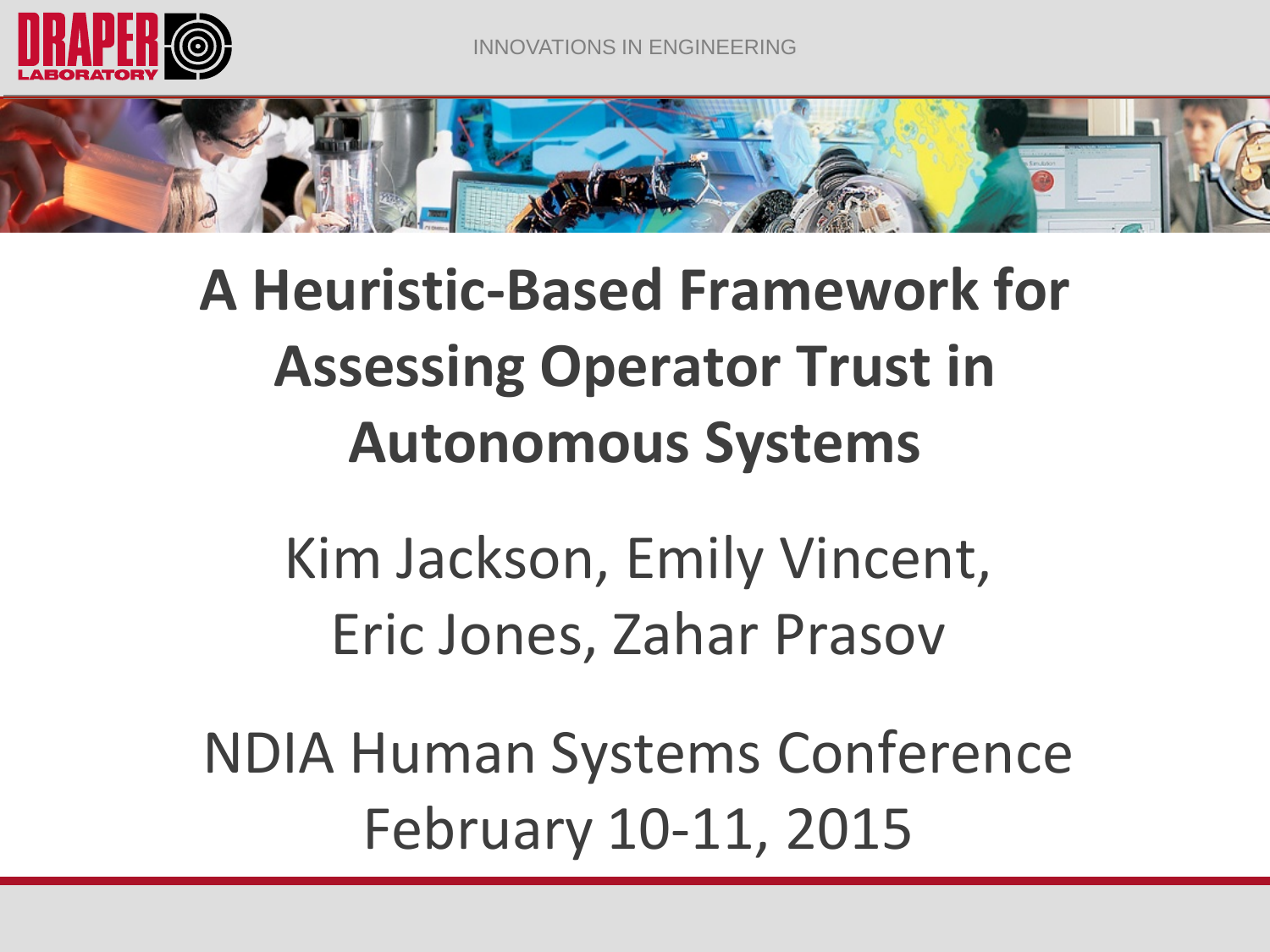# **Project Goal**

Develop actionable guidelines to determine how to design and evaluate autonomous systems that will support appropriate levels of operator trust



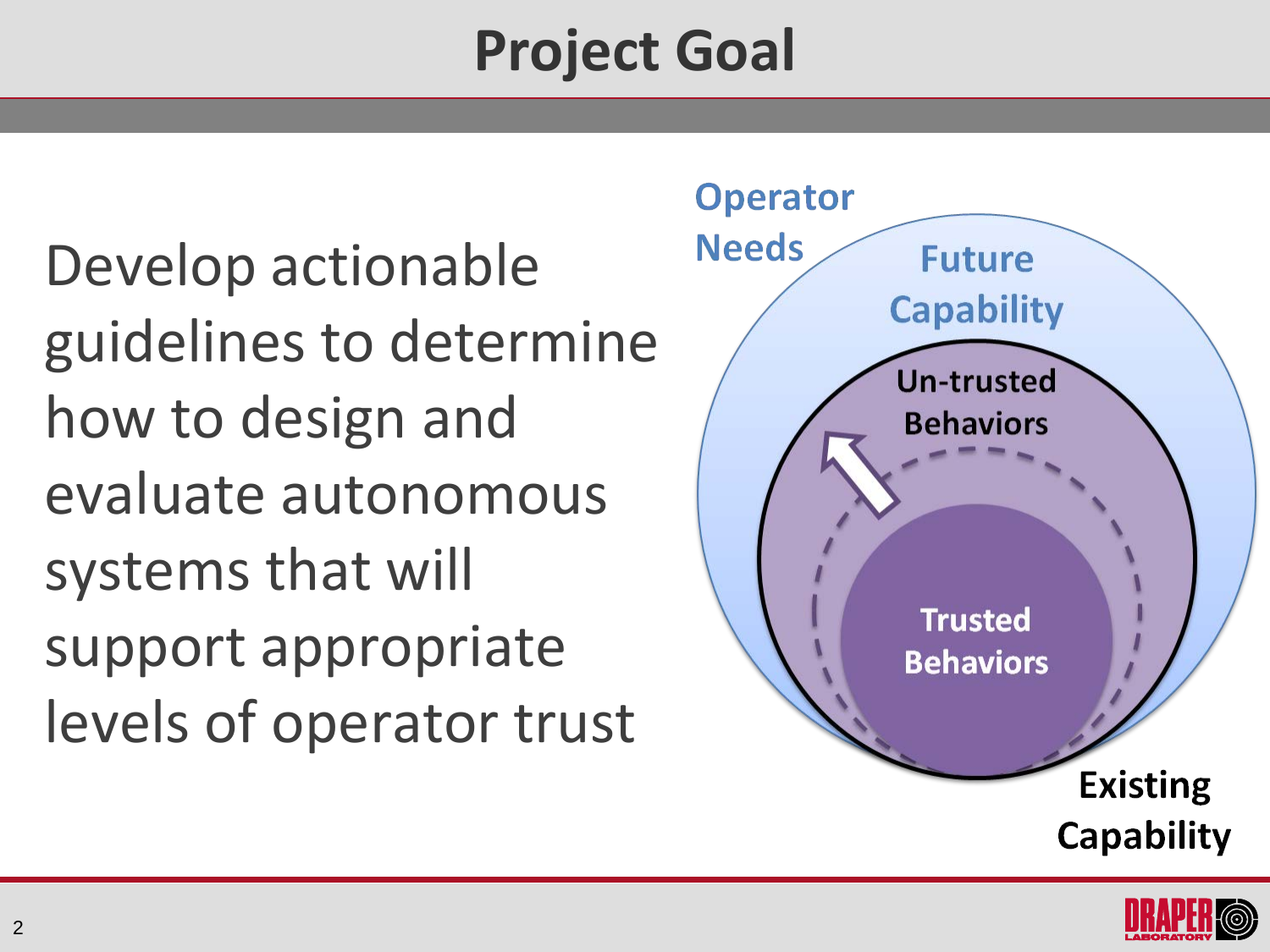# **What do we mean by "trust"?**

- Trust (working definition): "*adoption of* and *reliance on the system"* 
	- **Adoption:** Is the operator willing to use the system?
	- **Reliance:** Is the operator willing to rely on the system for mission-critical tasks?
- Trust needs to be appropriate for the given task.

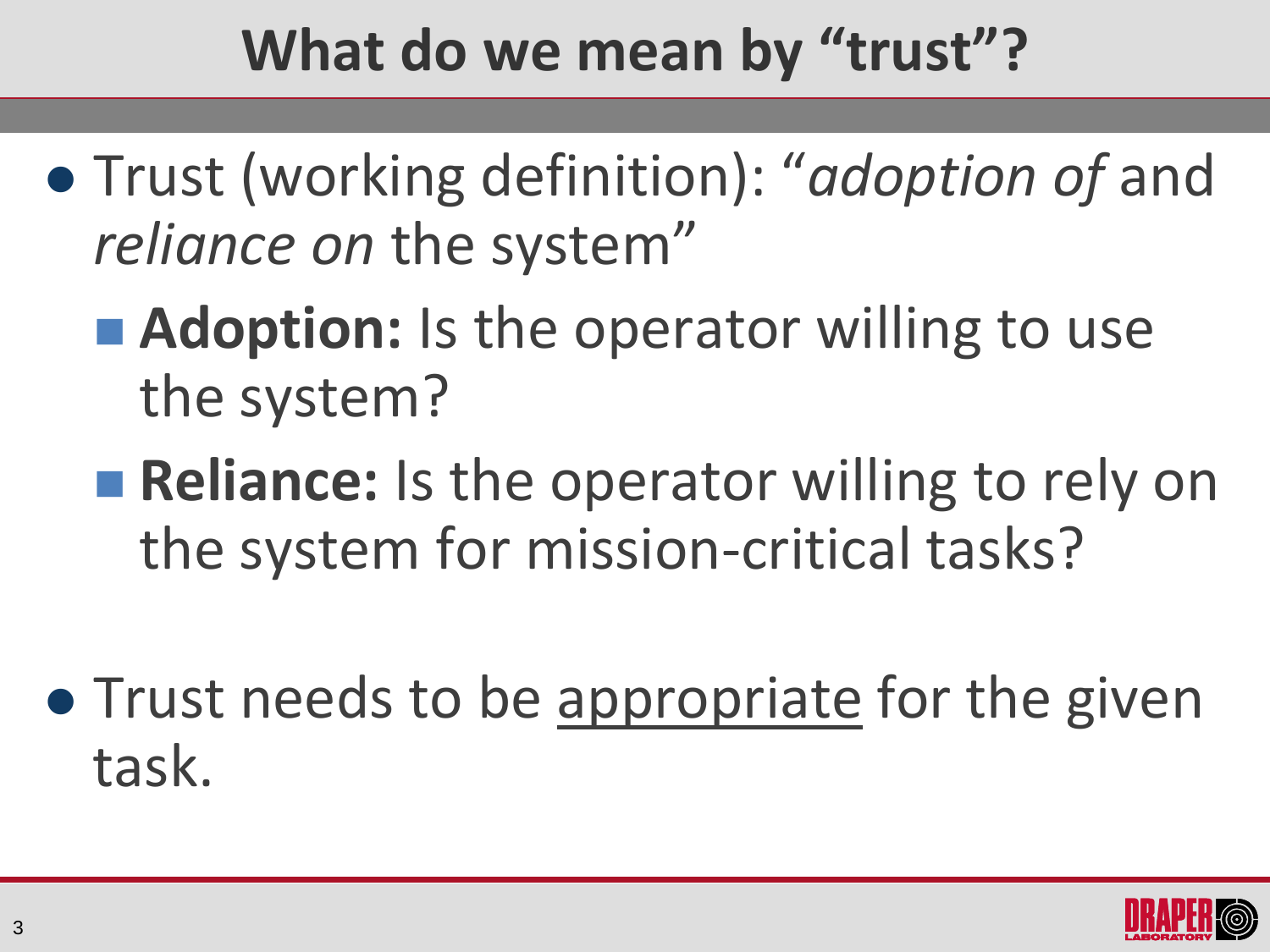#### **Mismatched expectations lead to a lack of trust**



Factors: The Journal of the Human Factors and Ergonomics Society, 46(1), 50-80

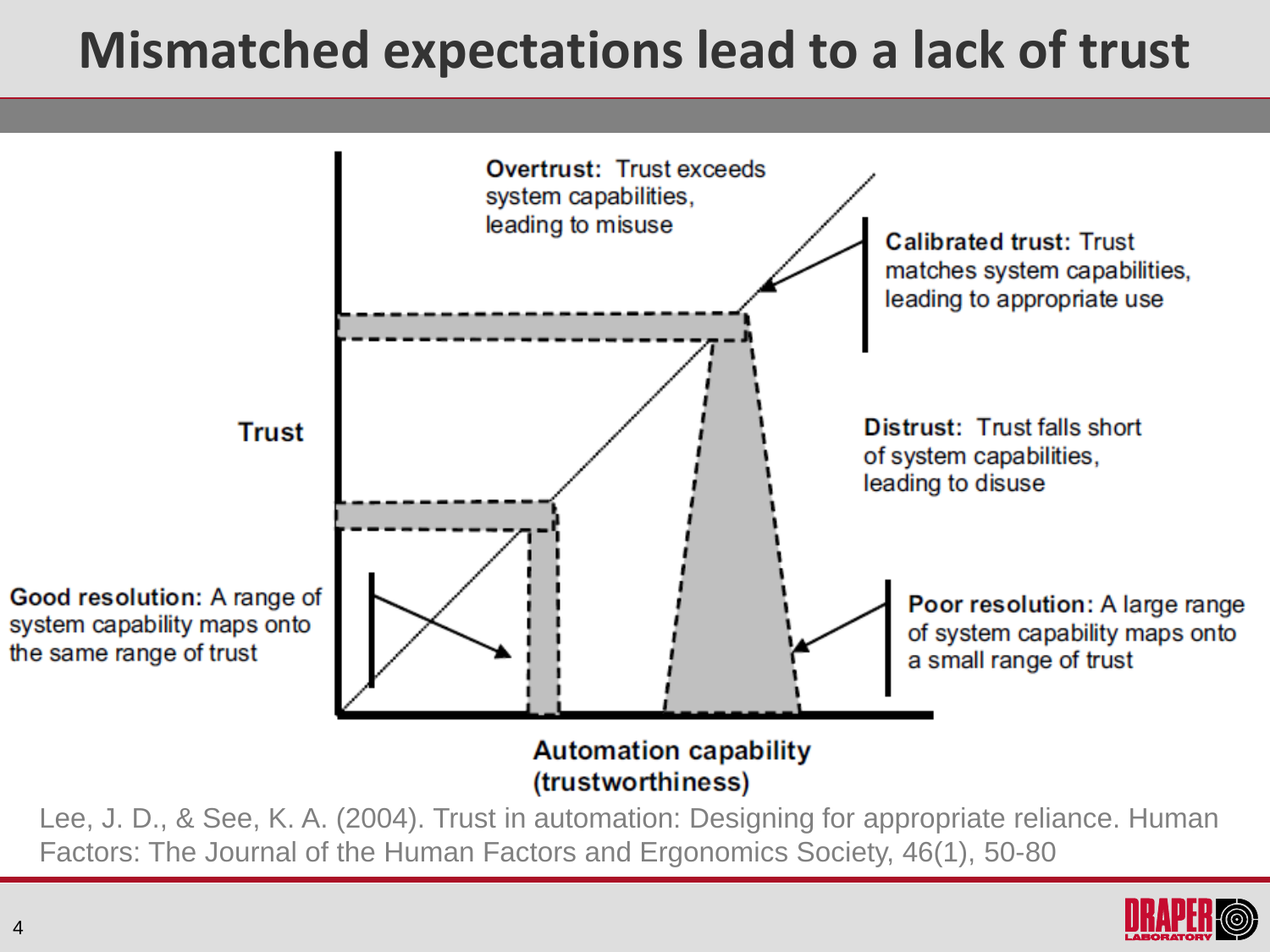#### **How can we build trusted (or trustable) systems?**

Needs:

- Identify unstated & unmet operator needs for trusted autonomous systems
- Understand what we know (academically) about how trust is built, measured, and understood

Tools:

- **Literature review**
- Human-Centered Engineering operator study

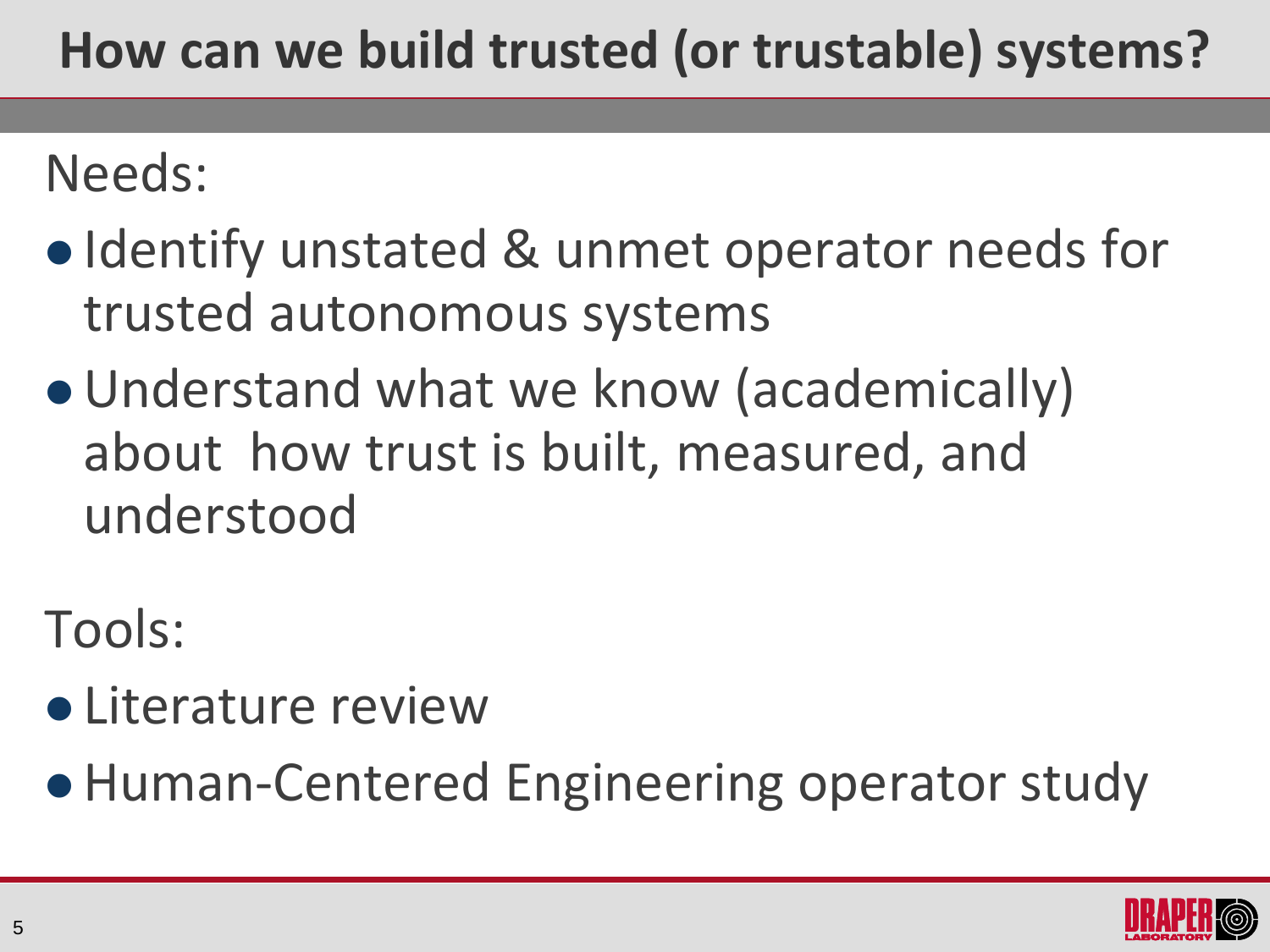#### **Data Collection**

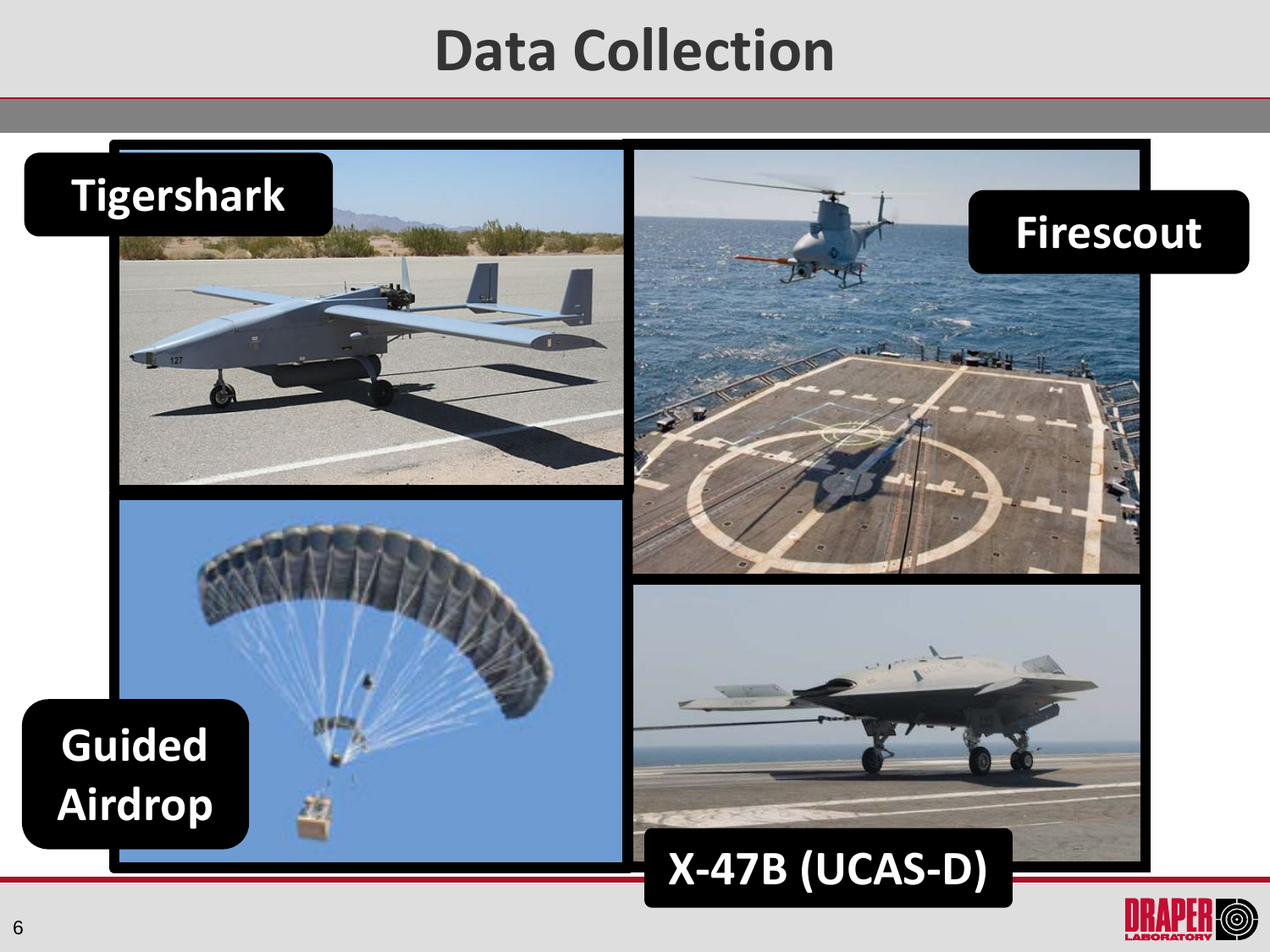## **Synthesis**



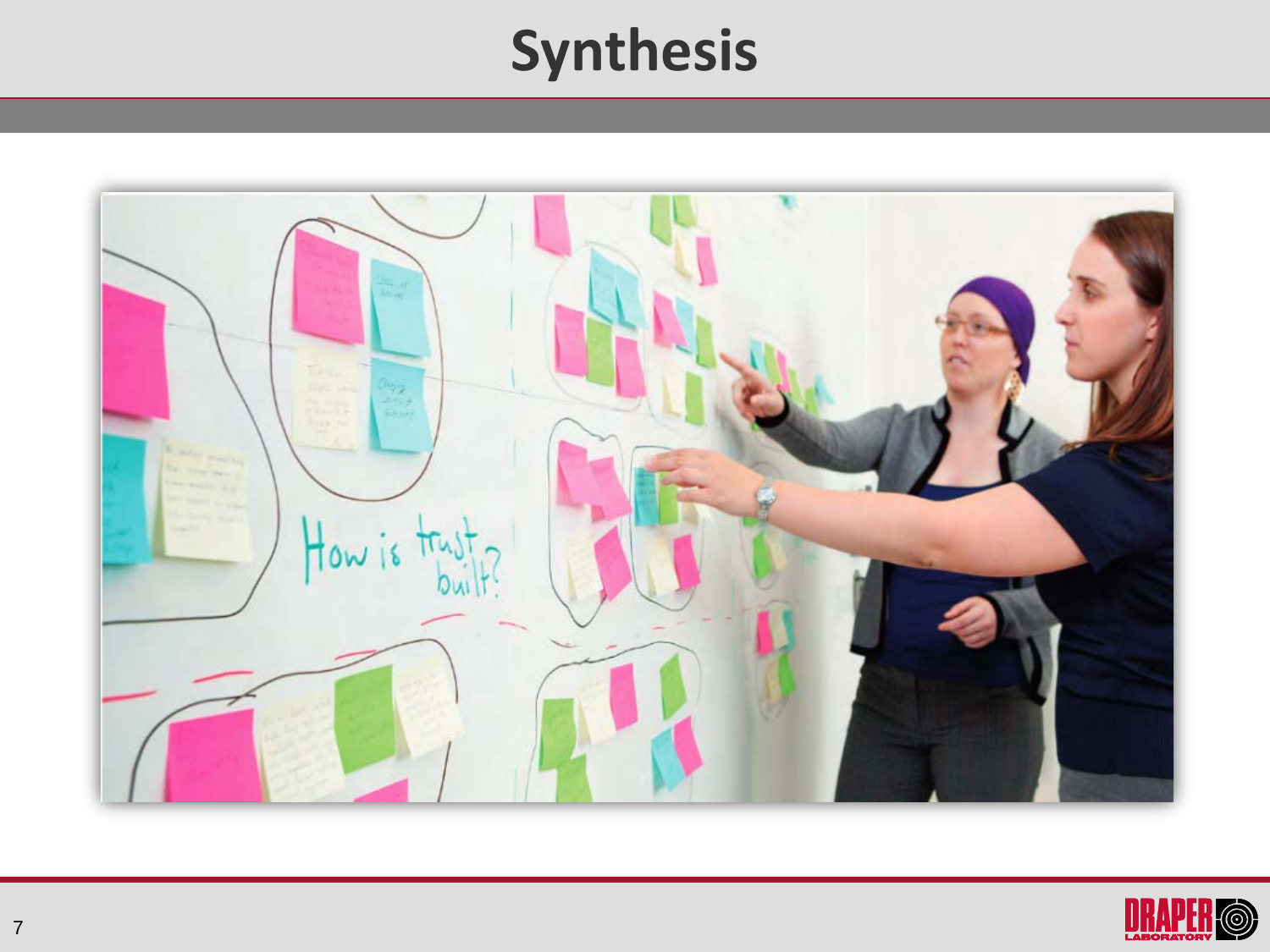# **Heuristics for Trusted Autonomy**

**Visibility of Current System Behavior** 

**Visibility of Probable System Behavior** 

**Awareness of Latencies and Delays** 

**Visibility of System Capabilities & Limitations** 

**Transparency of Failure** 

**Fit with Users and Operations** 

#### **Accessibility of System Rationale**

- Display information about the system's decision ٠ making process in a language familiar to the user
- Include, where appropriate ٠
	- information about the decision making algorithm
	- Alternative behaviors
	- The system's situational awareness of the environment
	- Levels of confidence
	- Algorithm performance metrics

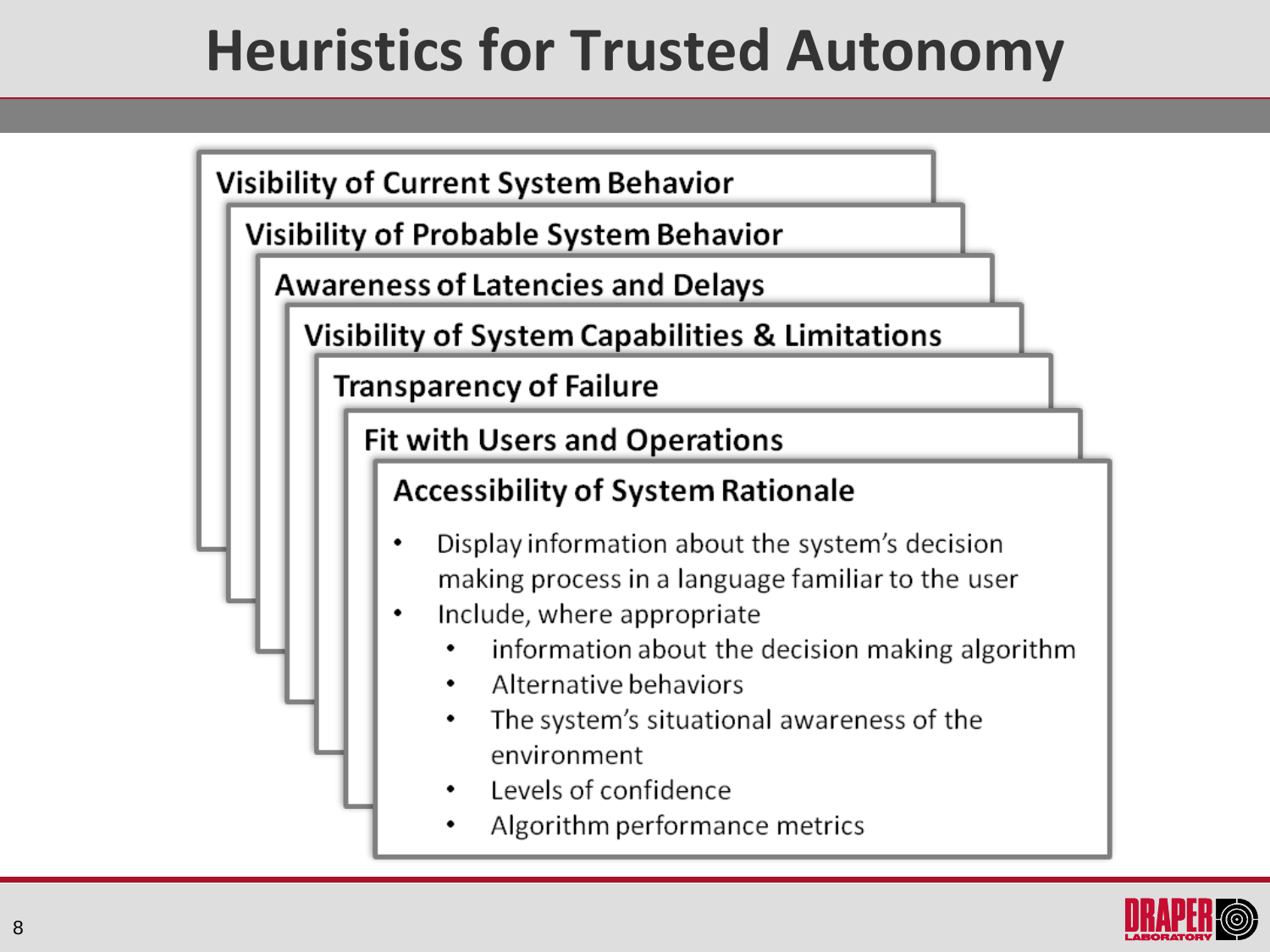## **Example: Accessibility of System Rationale**





*Planning constraints hidden*

*Terrain and Line-of-sight constraints shown*

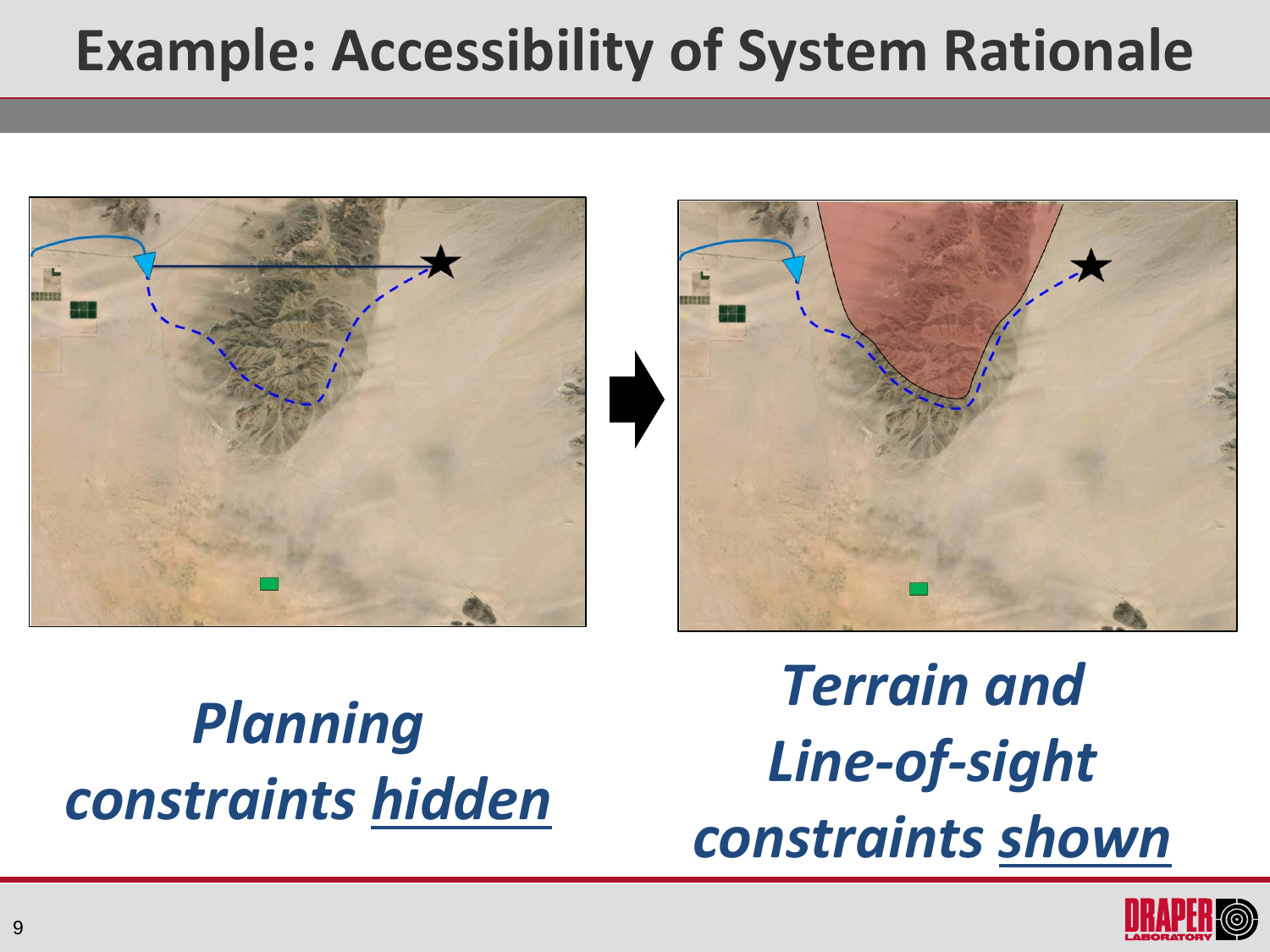## **Heuristics as tools for design or evaluation**

#### Heuristic Evaluation

Expert evaluation method to determine whether a system adheres to each heuristic. Produces actionable information for any deficiencies along with associated severity ratings.

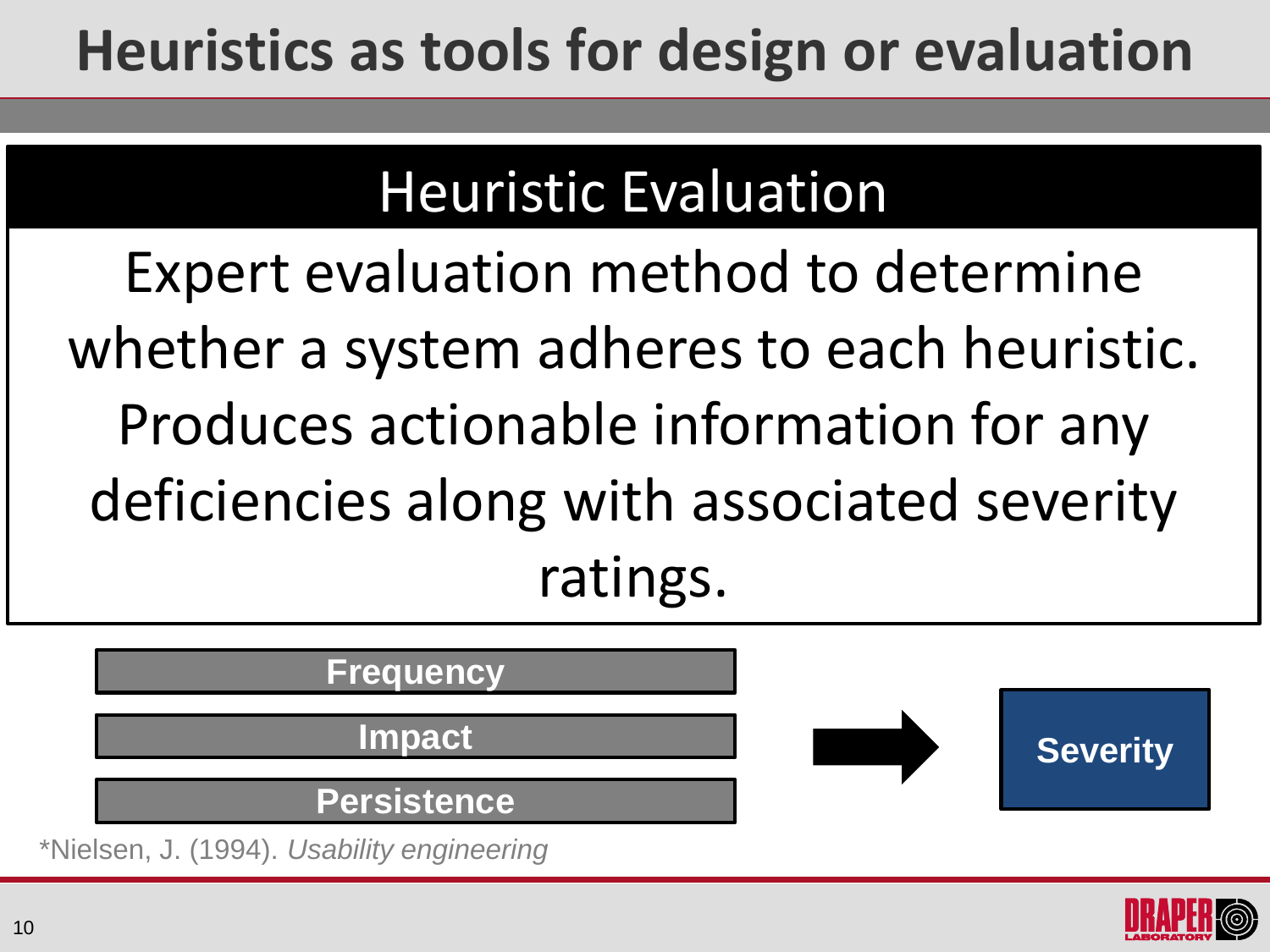## **Standardized Scoring Examples**

#### **Frequency**

- 1 Occurs rarely less than once per mission
- 2 Occurs once or twice per mission
- 3 Occurs once or twice per hour
- 4 Occurs many times an hour

#### **Impact**

#### **…**

#### **Persistence**



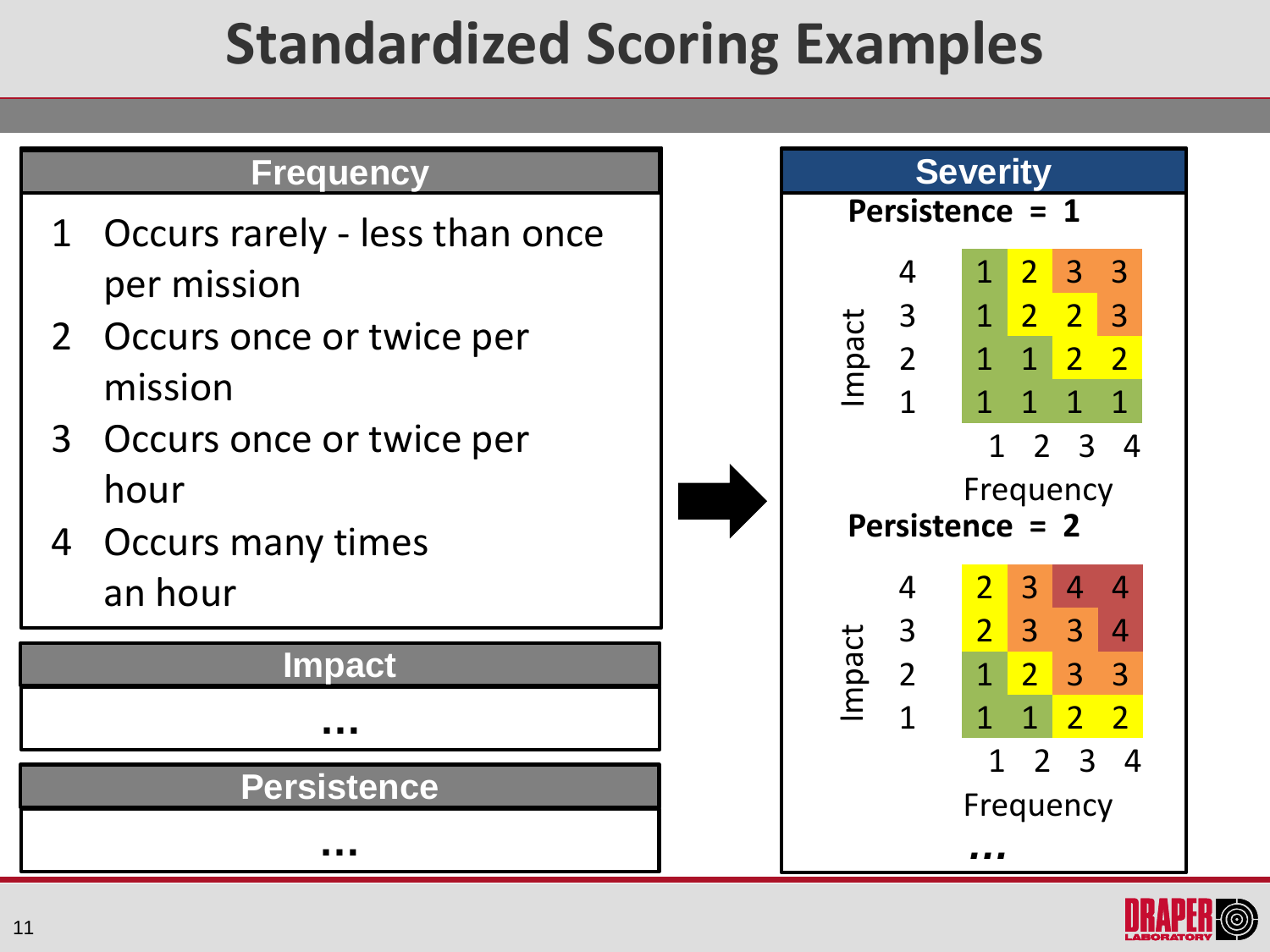## **Next Steps**

- Validate heuristics
- Refine and validate evaluation method
- Investigate extensibility to other domains (beyond autonomous vehicle operations)
- Investigate applicability to other "user groups"